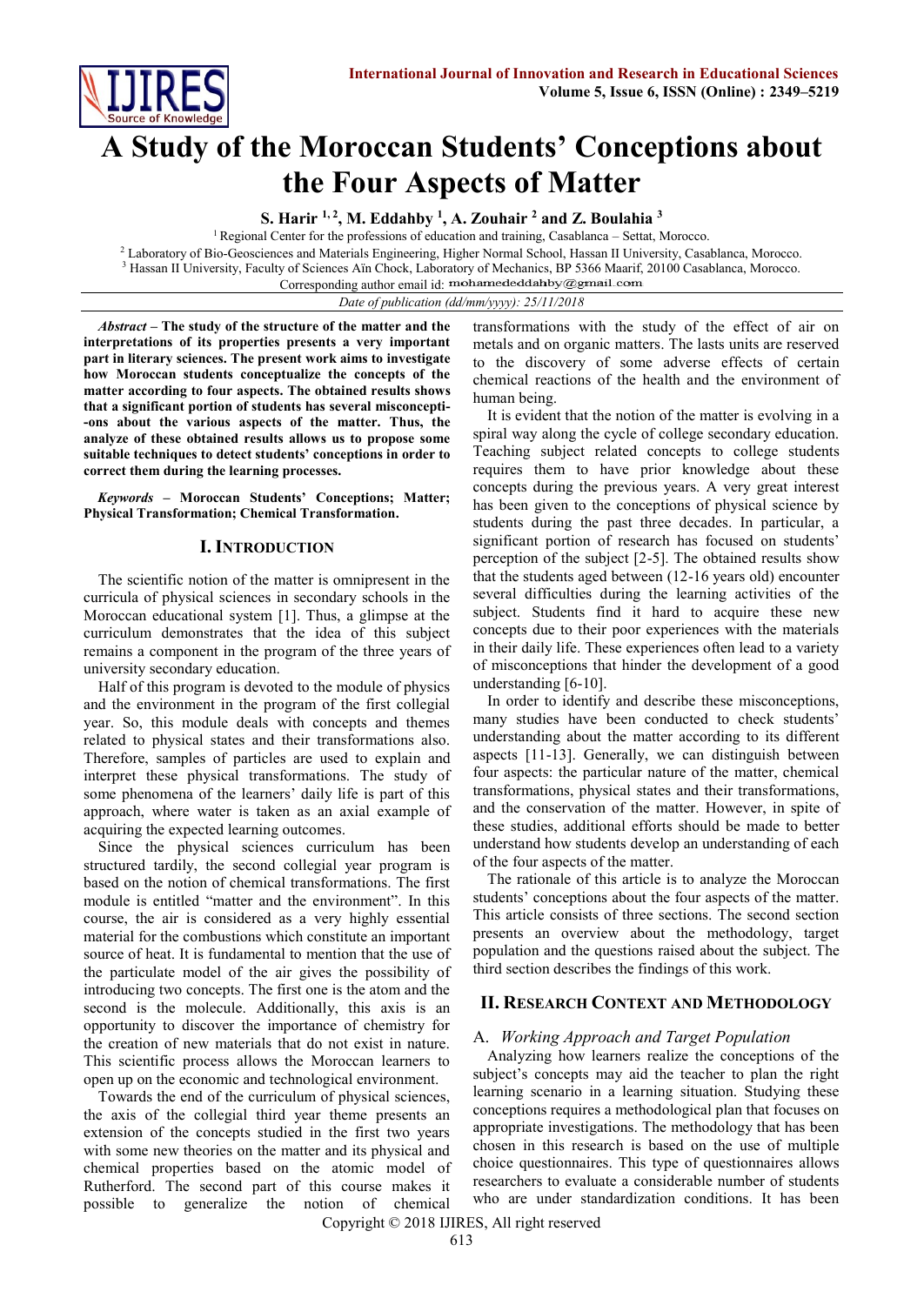

purposed to study the perceptions of Moroccan college students about the notion of the matter because it presents an essential element in the curriculum of physical sciences. For this reason, a sample of 1000 first-year middle school students has been taken from the Casablanca- Settat region.

B. *Questionnaire*

This field research has been conducted for the rationale of analyzing the conceptions of the Moroccan collegial students concerning the four aspects of the matter. Therefore, the choice has been put on a questionnaire of 12 questions selected in a pertinent manner. Table 1 represents these 12 questions that cover the four aspects of the matter.

Table 1. Questionnaire with answer.

| Aspect of the matter                         | <b>Ouestion</b>                                                                                                  | The right answer |
|----------------------------------------------|------------------------------------------------------------------------------------------------------------------|------------------|
|                                              | Q1.1/ all liquids contain water                                                                                  |                  |
|                                              | a/True, b/False.                                                                                                 | b                |
|                                              | Q1.2/ from the three schemas, choose the right one.                                                              |                  |
| The particular nature<br>of the matter       |                                                                                                                  | b                |
|                                              | Q1.3/ A syringe contains a quantity of air. When this amount of air is compressed by a piston,                   |                  |
|                                              | its pressure                                                                                                     |                  |
|                                              | a/ decreases b/ increases                                                                                        | b                |
|                                              | Q2.1/ The vaporisation of water is a                                                                             |                  |
|                                              | $a$ chemical transformation $b$ physical transformation                                                          | b                |
|                                              | Q2.2/ When heating a piece of ice, it is said that it                                                            |                  |
| <b>Chemical</b>                              | a/ blends. b/ dissolves.                                                                                         | a                |
| transformations                              | Q2.3/ The dissolution of sugar in water is a;                                                                    |                  |
|                                              | a/ chemical transformation. b/ physical transformation.                                                          | a                |
|                                              | Q3.1/ The solidification of liquid water is a physical transformation.                                           |                  |
|                                              | a/True, b/False.                                                                                                 | a                |
|                                              | Q3.2/ The fog released during the boiling of water is water vapor.                                               |                  |
| Physical states and<br>their transformations | a/True, b/False.<br>Q3.3/ When a bottle of water is removed from the refrigerator, drops of water are positioned | b                |
|                                              | on the surface of the water bottle. The origin of the air is                                                     |                  |
|                                              | a/ The water vapor in the air. b/ The existing water in the bottle.                                              | a                |
|                                              | Q4.1/ During the melting of a piece of butter, the mass                                                          |                  |
|                                              | a/ conserves. b/ decreases. c/ increases.                                                                        | a                |
|                                              | Q4.2/ During the freezing of water, the mass                                                                     |                  |
| <b>Conservation of of the</b>                | a/ conserves. b/ decreases. c/ increases.                                                                        | a                |
| matter                                       | Q4.3/A syringe contains 3 grams of air. When this quantity of air is compressed by a piston,                     |                  |
|                                              | its mass                                                                                                         | a                |
|                                              | a/ conserves b/ decreases c/ increases                                                                           |                  |

## **III. RESULTS AND DISCUSSION**

### A*. Results*

Students' responses have been compelled and then treated according to the four aspects of the matter. Graph 1 shows the results related to the aspect of the nature of the matter. The statistics of the questions' answers Q1.1 show that two-thirds of students know that liquids do not contain water, even though water is still a very abundant chemical species in nature. However, less than a third of students know that the free surface of a static liquid is horizontal.





As shown in Graph 2, the knowledge acquired in primary education has helped in having a very high rate of true answers to the questions presented in Q2.1. But unfortunately, the students' knowledge about the aspect of chemical relations implies that the rate of incorrect questions is high. The percentage of Q2.2 and Q.2.3 suggests 70%.





In order to study the conceptions of collegial students about the third aspect of the subject, the aspect of physical states and their transformations, graph 3 is represented in a

Copyright © 2018 IJIRES, All right reserved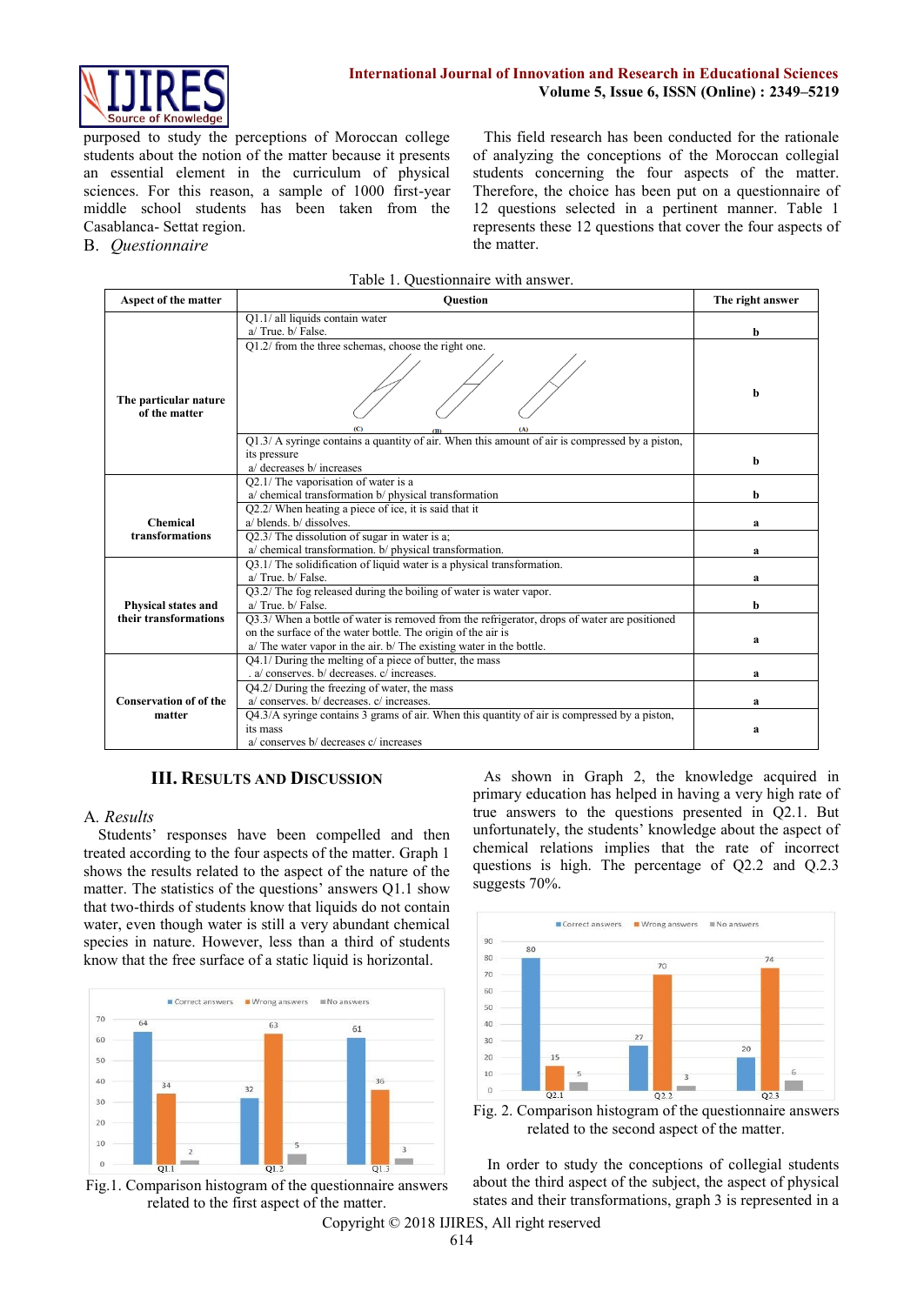

form of histogram to compare the replies of questions Q3.1 and Q3.2 and Q3.3. It is noticeable from graph 3 that the transformations from the liquid state to the solid one is normal and does not make any problems since the rate of true answers represents 85% of Q3.1. The responses rate of the questions 3.2 and 3.3 does not exceed 25%, which explains that the physical transformation to the gaseous state is often accompanied by misconceptions.



Fig. 3. Comparison histogram of the questionnaire answers related to the third aspect of the matter.

Finally, graph 4 describes a comparison between the rate of true and false questions that are to the pertained of the matter conservation. The results of this figure demonstrate that two thirds of students have answered the question  $Q$ .4.1. However, the answer rate of the last two questions is low. It does not exceed 35%.



Fig. 4. Comparison histogram of the questionnaire answers related to the fourth aspect of the matter.

## B. *Discussion*

The overview of the results obtained show that Moroccan students have several misconceptions about the various aspects of the matter. The findings imply that students' misunderstanding of these conceptions and errors emerge from their social background. Therefore, it is essential to take into consideration their perceptions in order to correct them during the learning processes.

On the one hand, students may encounter difficulties in studying fluids. Particularly, students have confusion between the properties of liquids and those of noncompact solids. This explains the reason for which the two third of the questioned people suppose that the free surface of a static liquid is not necessarily horizontal.

On the other hand, a very high number of students have not managed to distinguish between physical and chemical transformations. Thus, it is recommended to provide students with activities that give them the opportunity to discover the difference between the melting of a solid substance and its dissolution in a solvent.

The investigation on students' conception of physical states and their transformations show that students can easily evolve their ideas about the physical transformati- -ons between the solid and the liquid states. Nevertheless, some barriers prevent students' progress in this field, accurately, their ideas about the physical transformations that are related to the gaseous state. For instance, students replace the fogged word by the term water vapor.

In the context of studying students' conceptions about the conservation of the subject, statistics introduce that students confuse between mass and volume. Students notice, daily, that the volume of the water increases during its freezing. This operation induces for students incorrect ideas which suppose that the mass water also increases.

Briefly, this field study helps in identifying students' conceptions of physics and chemistry. Students face some obstacles in dealing with them. Some actions must be taken to make them overcome the problems that they encounter in this field. The following table 2 demonstrates the obstacles that hinder students' learning process.

| Obstacle                                                                     | Type of obstacle                                                                                                                                                                                                            | <b>Expected knowledge</b>                                                                                                                                                                                                                     |
|------------------------------------------------------------------------------|-----------------------------------------------------------------------------------------------------------------------------------------------------------------------------------------------------------------------------|-----------------------------------------------------------------------------------------------------------------------------------------------------------------------------------------------------------------------------------------------|
| The confusion<br>fusion<br><b>between</b><br>and dissolution                 | Obstacle of general knowledge : students always confuse between<br>the fusion (physical transformation of a subject, under the effect of<br>temperature) and the dissolution (chemical reaction between two<br>substances). | - The solubility is the disappearance of a solute in<br>a solvent in order to form a mixture called<br>solution.<br>- The fusion is a transformation of a substance<br>from the solid to the liquid state under the effect<br>of temperature. |
| The mass increases<br>during freezing                                        | Obstacle of general knowledge: Students confuse between the mass<br>and volume ( the volume of a substance increases during its<br>freezing, so students believe that the mass of the substance<br>increase)                | - Conservation of the mass during the change of<br>the subject state.<br>- Mass and volume are two different physical<br>quantities.                                                                                                          |
| The mist emitted<br>during the boiling<br>of the water is the<br>water vapor | The linguistic obstacle : Students always replace the term fog (the<br>liquid state) by the term water vapor which is invisible.                                                                                            | - The steam released during the boiling of the<br>water does not represent the water vapor in the<br>gaseous state.                                                                                                                           |

Table 2. Classification of the obstacle and the expected knowledge.